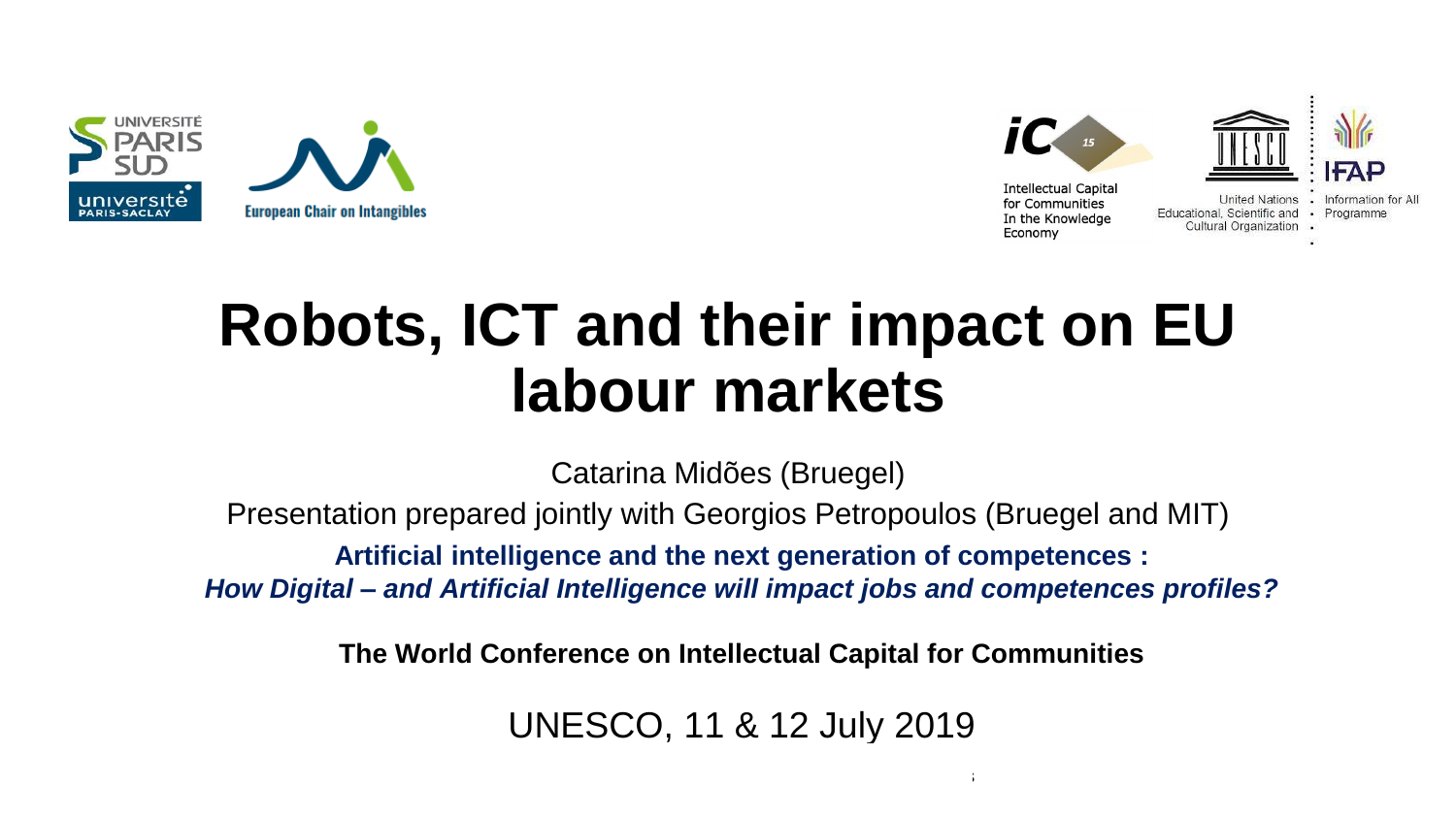

- Production processes have become increasingly automated.
- Workers can be replaced by more machines
- But, automation also brings productivity gains.
- How can we estimate the impact of digitalization?
	- 1. General equilibrium approach

Estimate the equilibrium impact of automation on employment and wages based on data from the last decades.

2. Looking at the future: The impact of machine learning and artificial intelligence How feasible it is to automate existing jobs given current and presumed technological advances?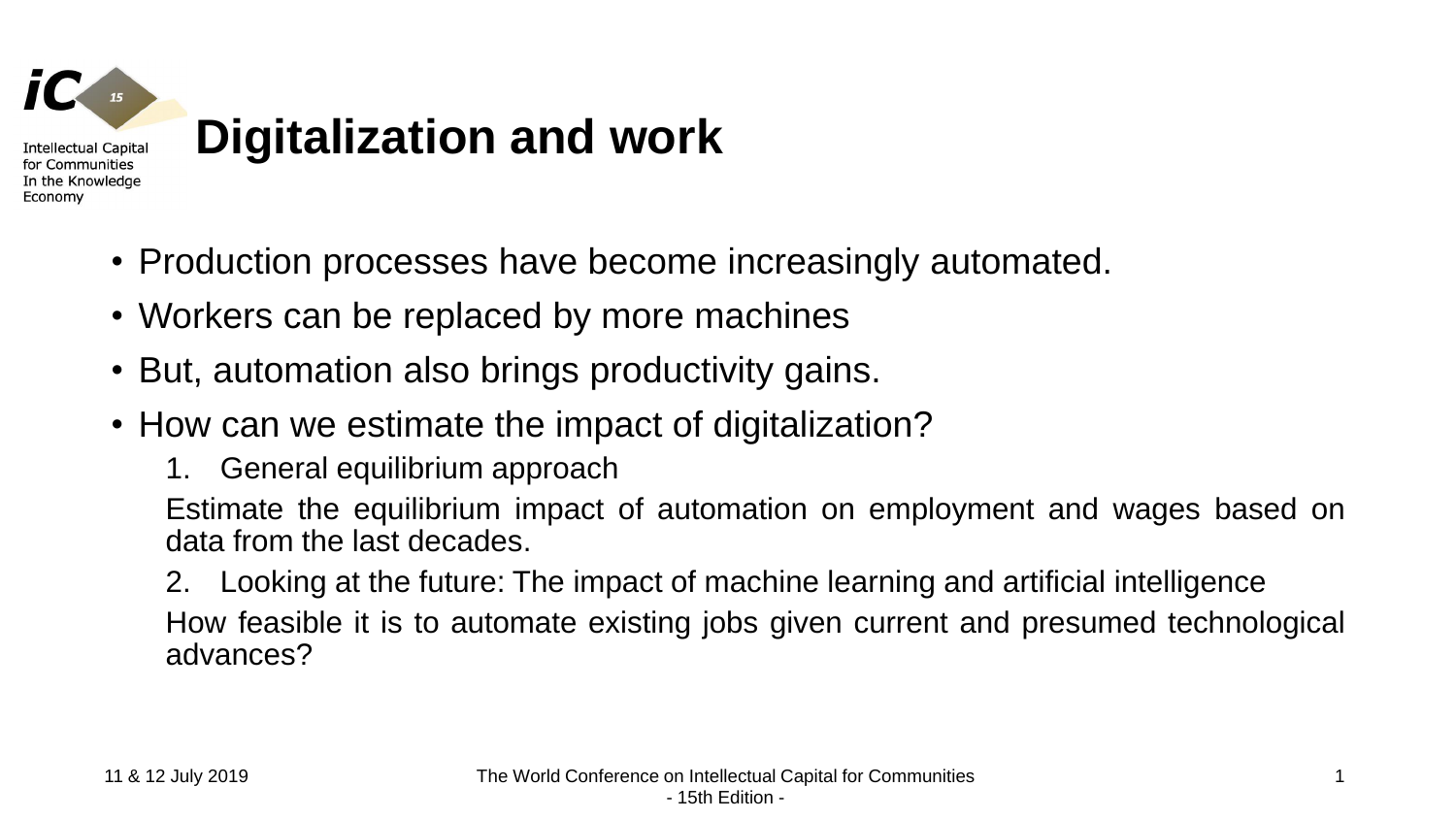

Economy

# **Industrial robots: One automated technology**

• IFR (2016):

*"an automatically controlled, reprogrammable, multipurpose manipulator programmable in three or more axes, which can be either fixed in place or mobile for use in industrial automation applications"*.

- This definition excludes other types of capital that may also replace labor such as ICT and other machines.
- But, it enables an internationally and temporally comparable measurement of a class of technologies that are capable of replacing human labor in a range of tasks.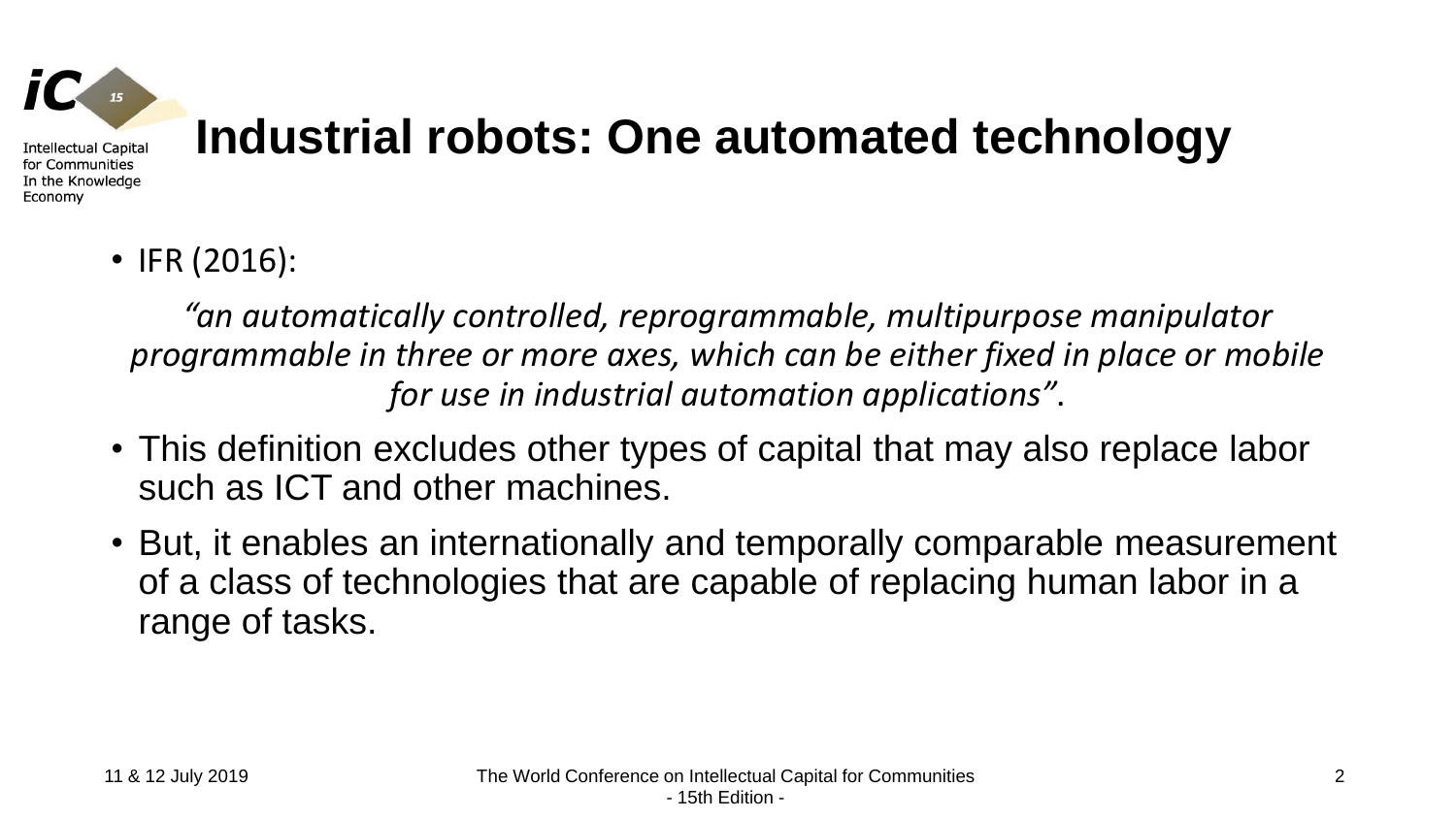

Economy

### **Industrial robots: robots' penetration**

EU Japan Asia (ex. China and Japan) **United States** China 

Figure 2.11: Industrial robots by country (in thousands)

Figure 2.12: Industrial robots per thousand workers by country



Source: IFR.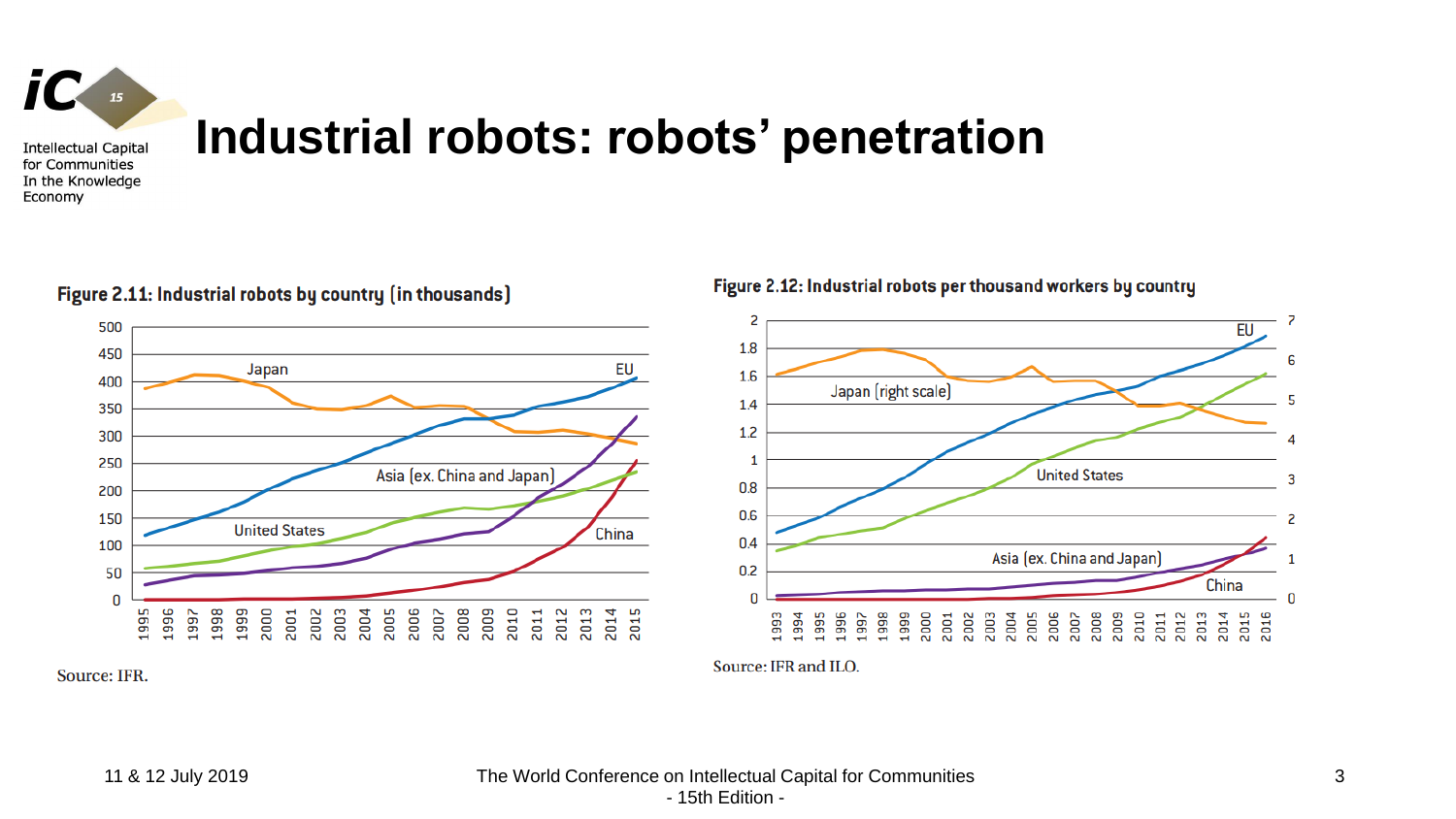

Economy

### **Industrial robots: robots' penetration**

### Industrial robots by sector in thousands, 2015 Robots per 1000 workers by country, 2015



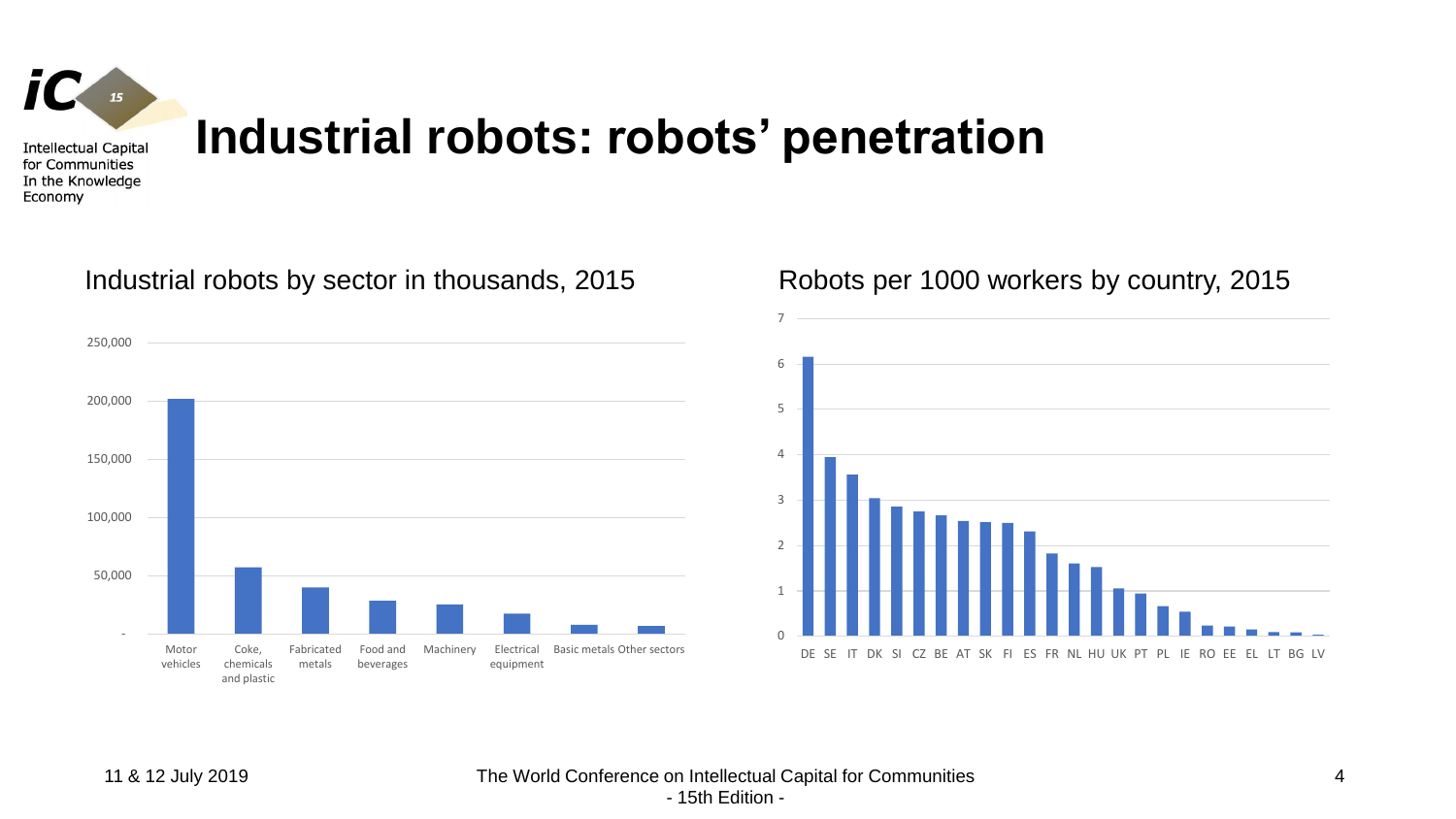

Economy

## **Industrial robots: robots' penetration**

Median annual growth rate (%) of operating industrial robots, by country

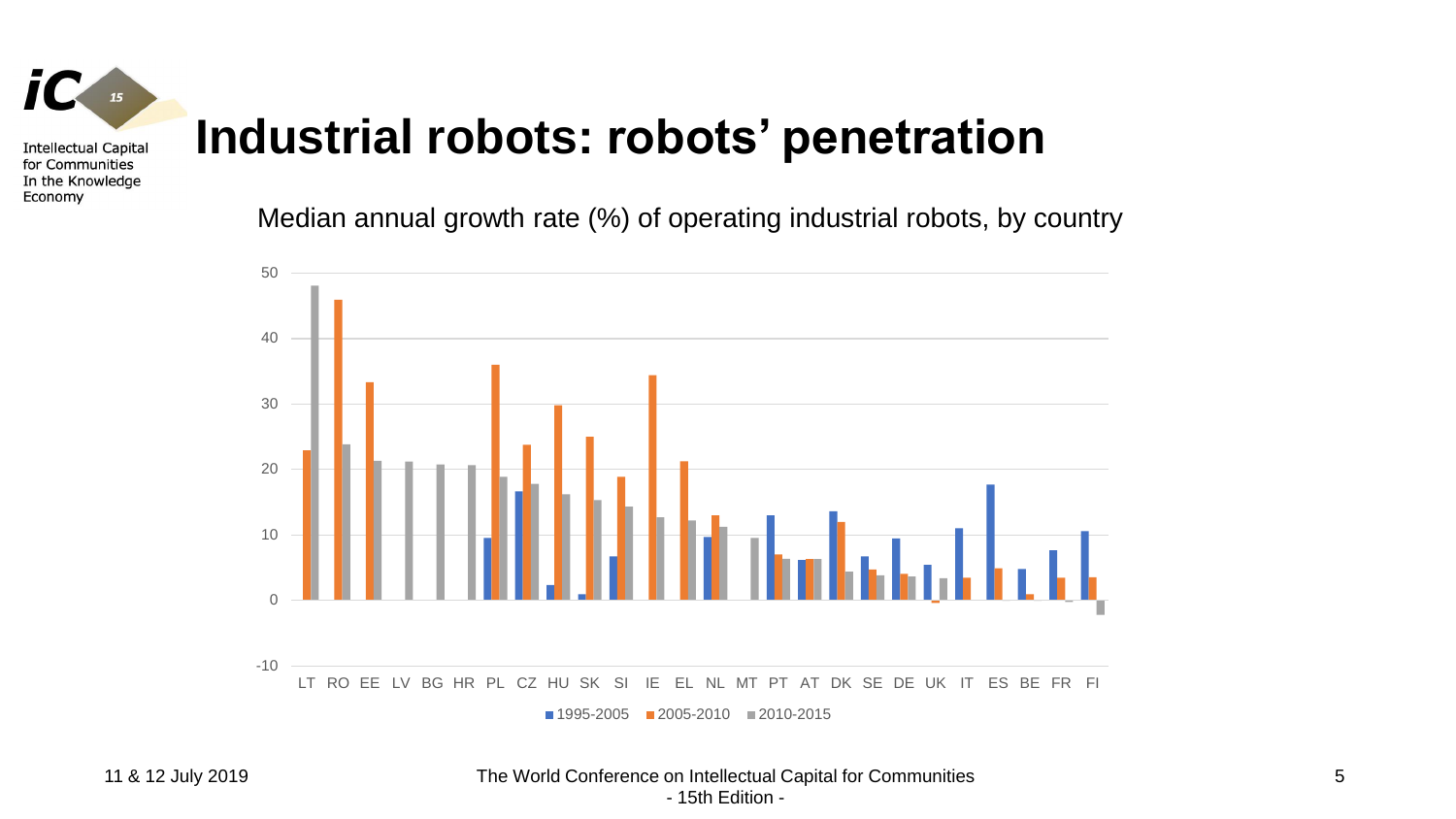# **Empirical estimates on the impact of robotisation**

- Acemoglu and Restrepo (2018) find negative effects of robot introduction on employment for the 1990-2007 period for the US
- The effects of robots is different from effects of overall capital expansions and ICT expansions
- Chiacchio et al (2018) applying the same methodology to 6 European countries reached the same conclusion if attenuated negative effects of employment - for 1995-2007
	- One additional robot per thousand workers reduces the employment rate by 0.16-0.20 percentage points (smaller than predicted by Acemoglu and Restrepo)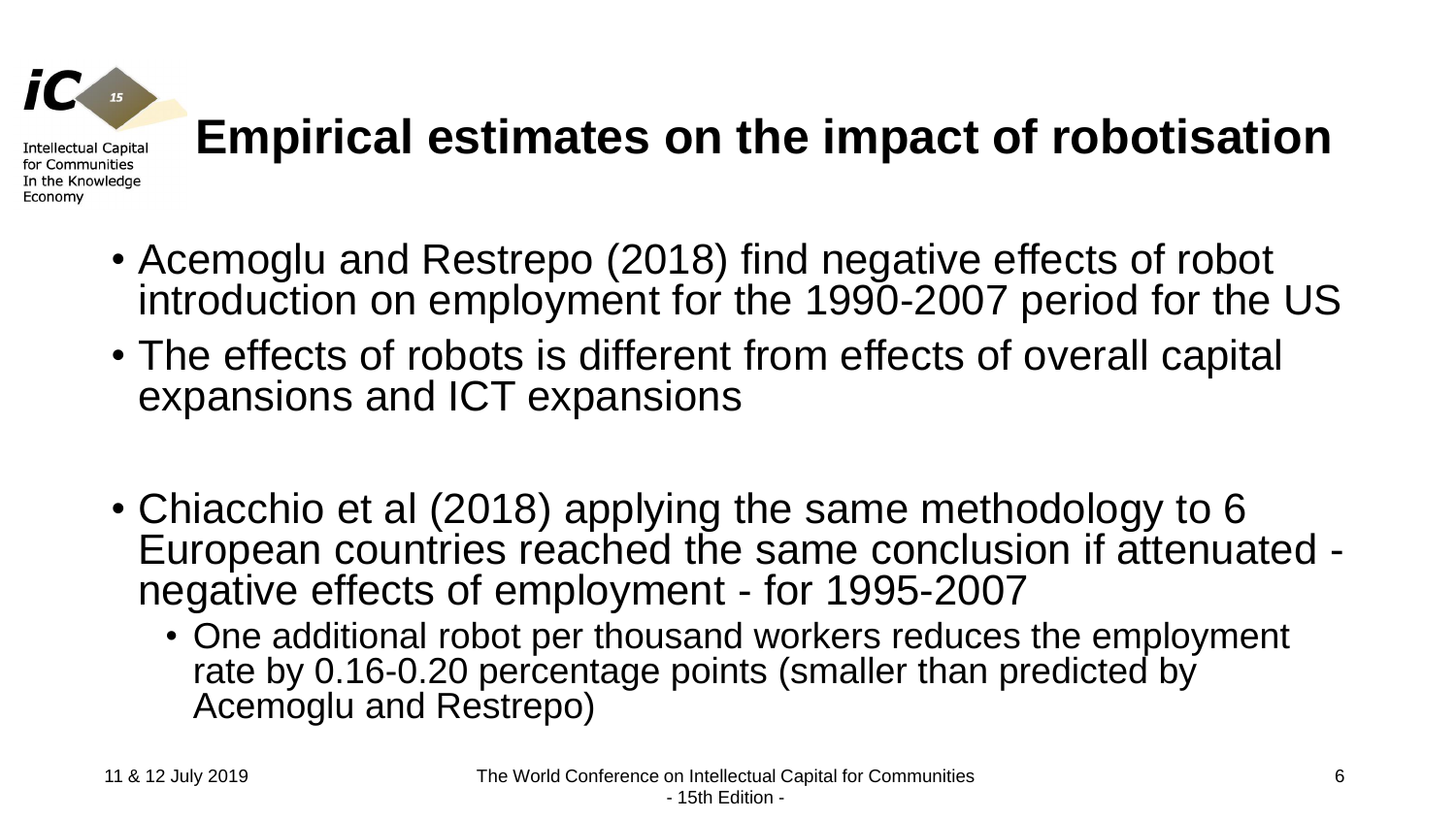

Economy

### **Empirical estimates on the impact of robotisation**

slope: 0.00676, intercept: 0.00795



• Looking at the longer 1995-2015 period, exposure to robots appears positively correlated with increases in regional employment rate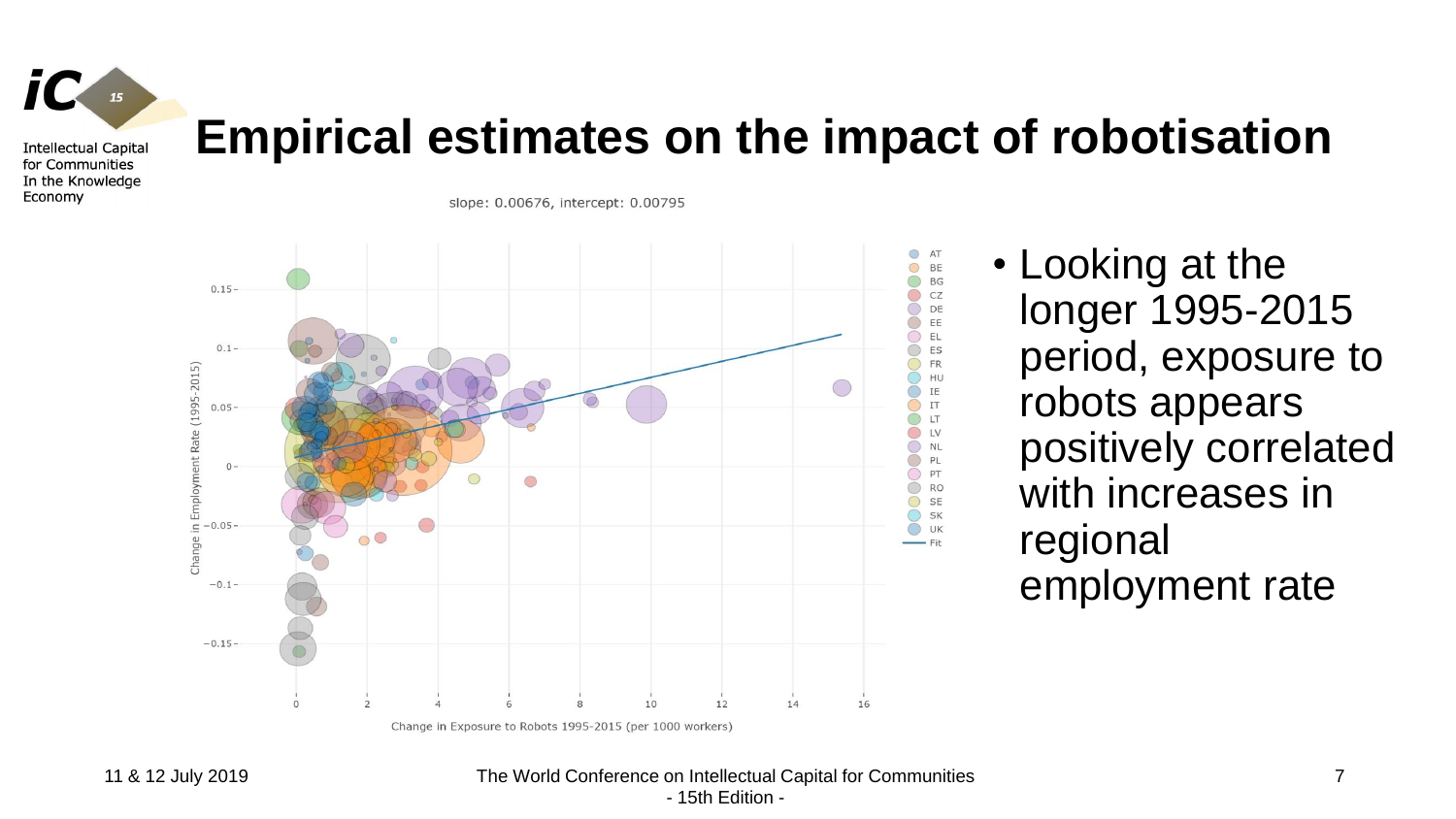

Economy

### **Empirical estimates on the impact of robotisation**

slope: -0.02754, intercept: 0.33918



• Exposure to robots appears negative correlated with increases in wages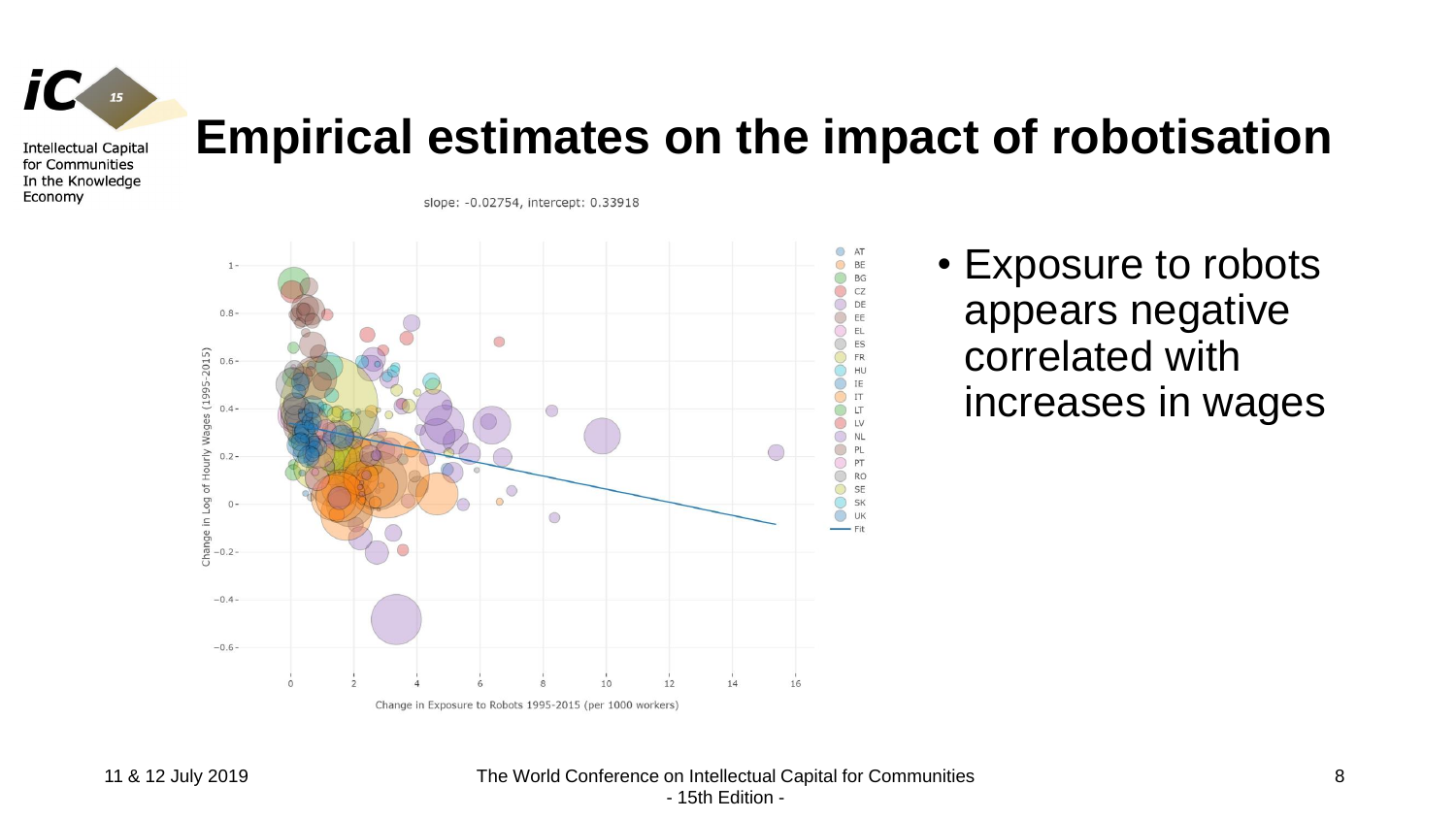

Economy

### **Empirical estimates on the impact of ICT**



slope: 0.00289, intercept: 0.01588

• Exposure to ICT likewise correlated positively with growth in employment rates

Change in Exposure to ICT, Softwares and Databases 1995-2015 (per 1000 workers)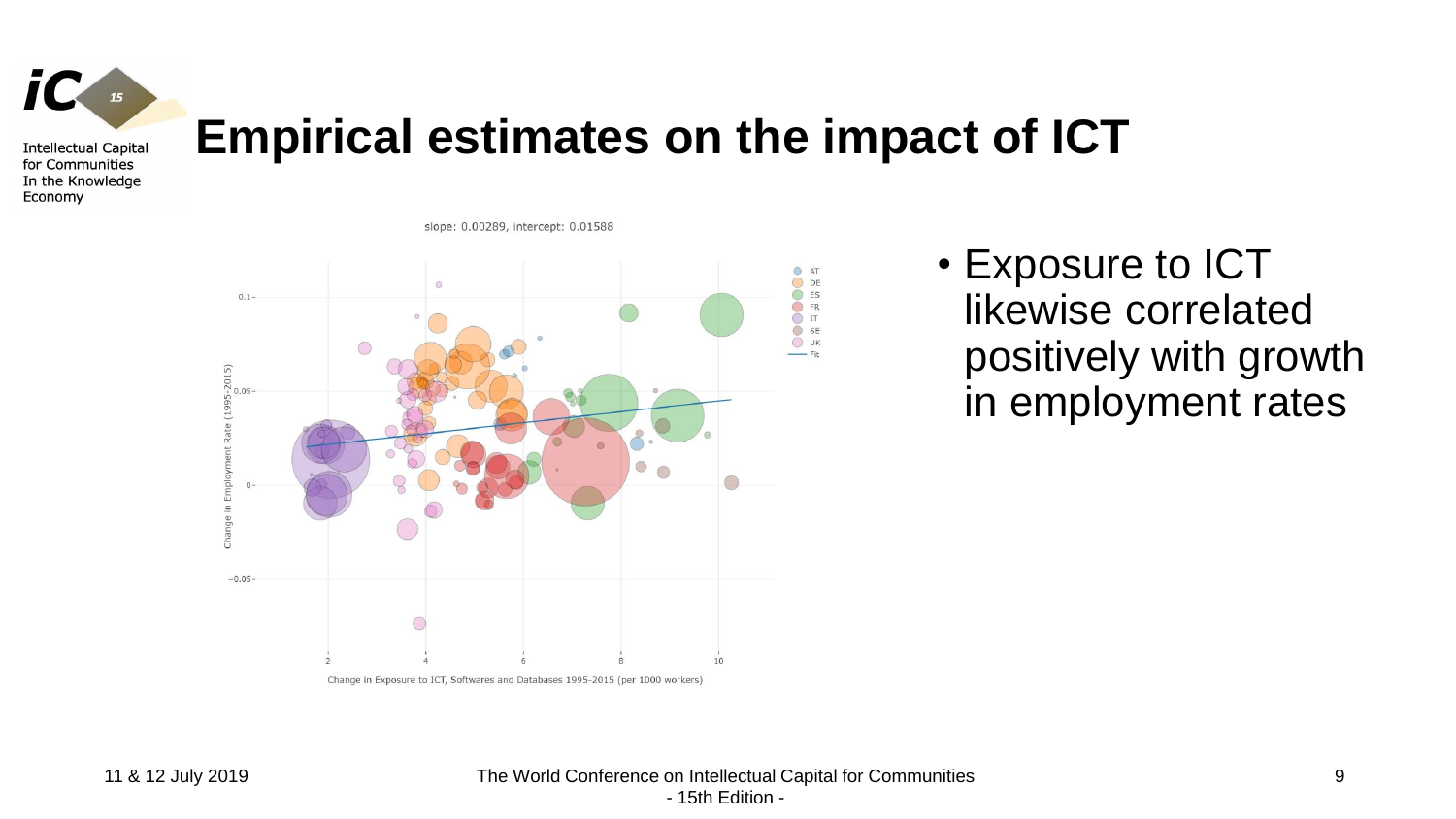

Economy

### **Empirical estimates on the impact of ICT**

slope: 0.014, intercept: 0.12818



• Yet, no negative wage effect from ICT exposure transpires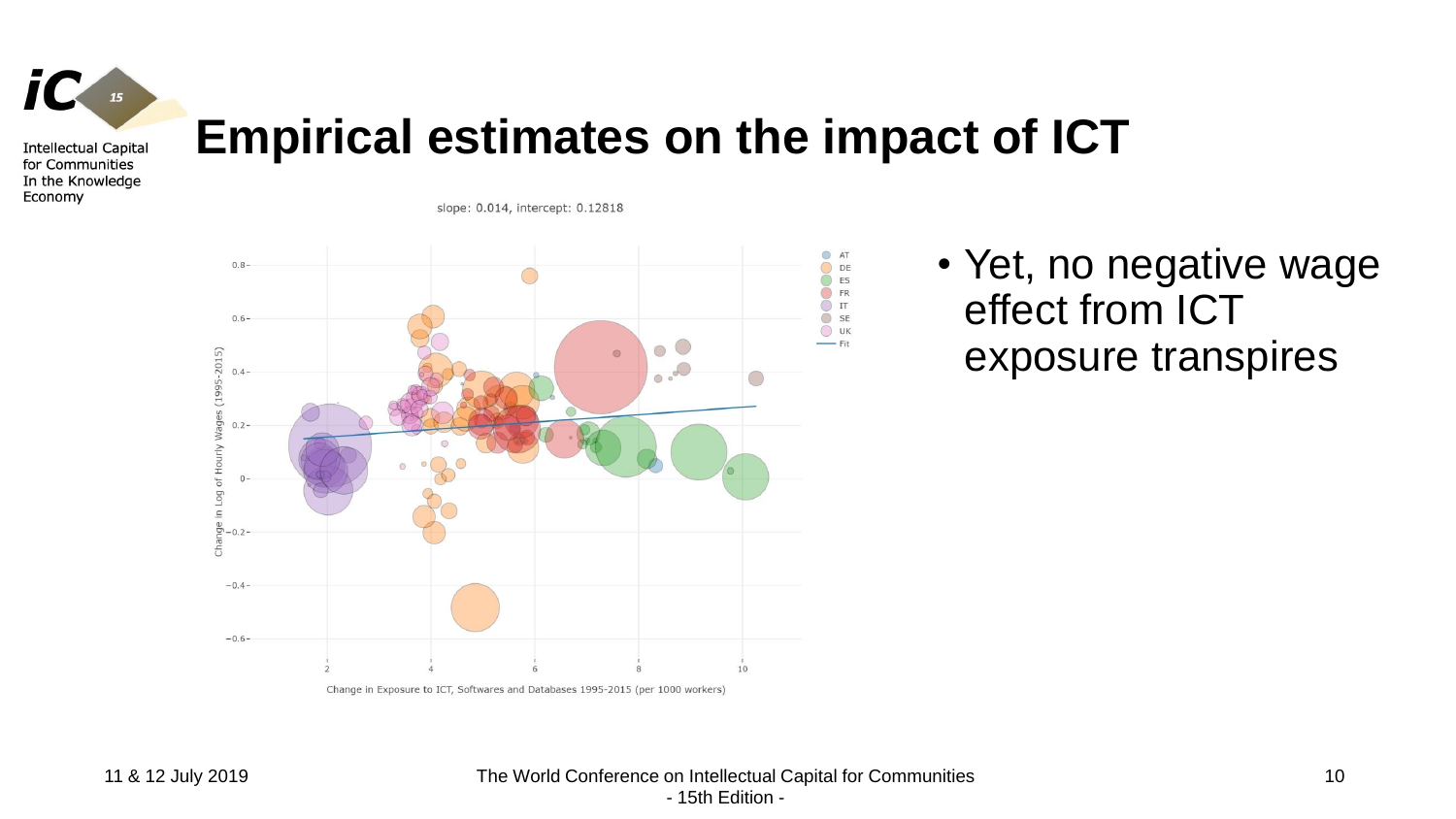

## **Empirical estimates on the impact of robotisation**

- The extension of Chiacchio et al (2018) to 1995-2015 does not show evidence of negative impacts on the employment rate
- Graetz & Michaels (2018) find no negative effects in 1993-2007 and neither does an extension of their methodology to 1995-2015

Several issues remain relevant:

- Even if negative effects on employment are temporary, policy should still attempt to **minimize them**
- (small) Negative effects on wages / Potential effects on job security
- Differential impacts on different skill groups
	- Middle-skilled individuals and low-skilled individuals most likely to be negatively affected (Chiacchio et al (2018) and Graetz & Michaels (2018))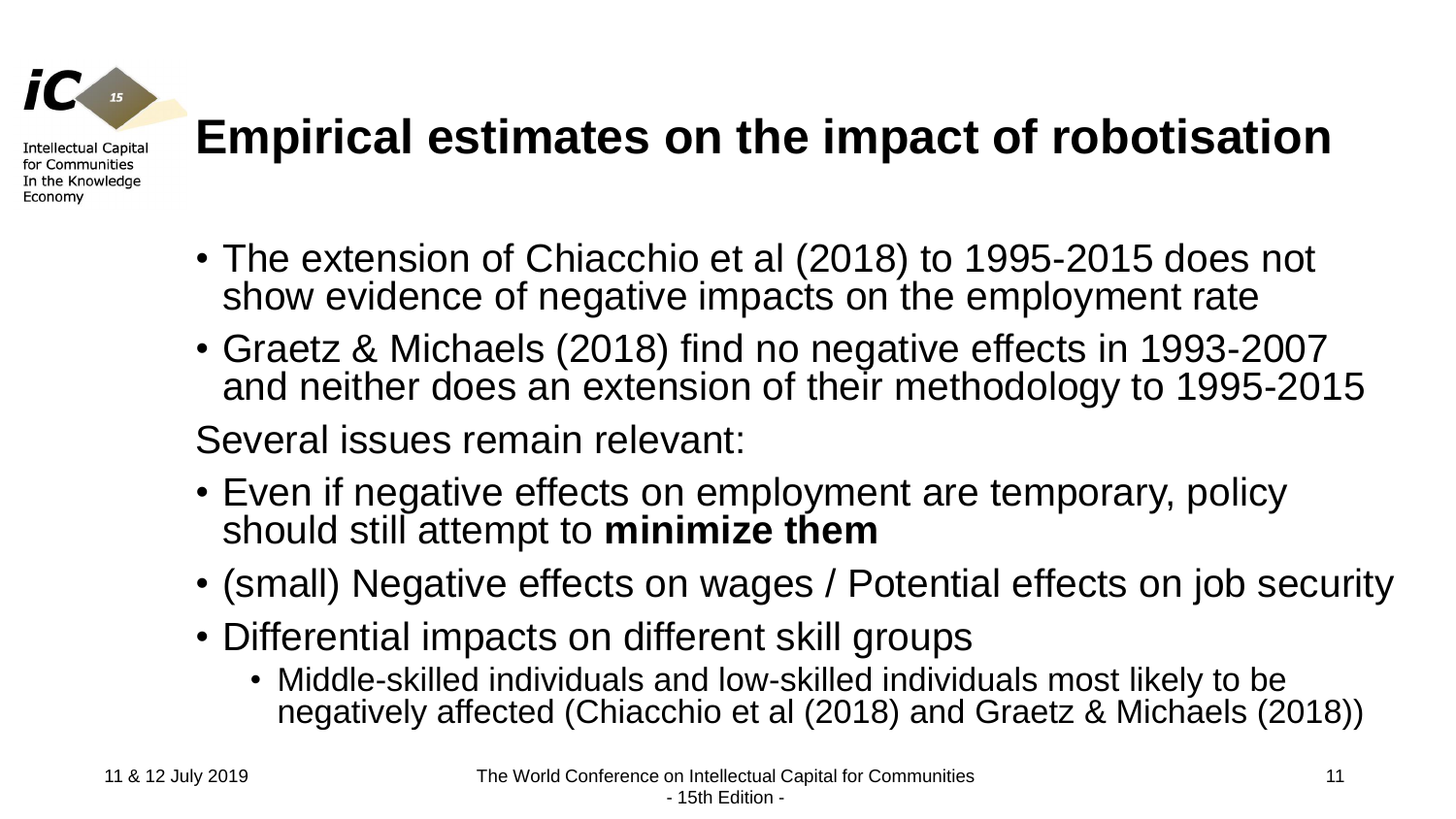### **Technology replacement potential: job Intellectual Capital polarisation**

Figure 2.26: Job polarisation in Europe. % change in hours worked per occupation group, 1993-2010



Source: Goos et al (2014). Note: Occupations are grouped according to how they pay: the four lowest paying, the nine middling and the eight highest paying.

 $IC_{15}$ 

for Communities In the Knowledge

Economy

11 & 12 July 2019 The World Conference on Intellectual Capital for Communities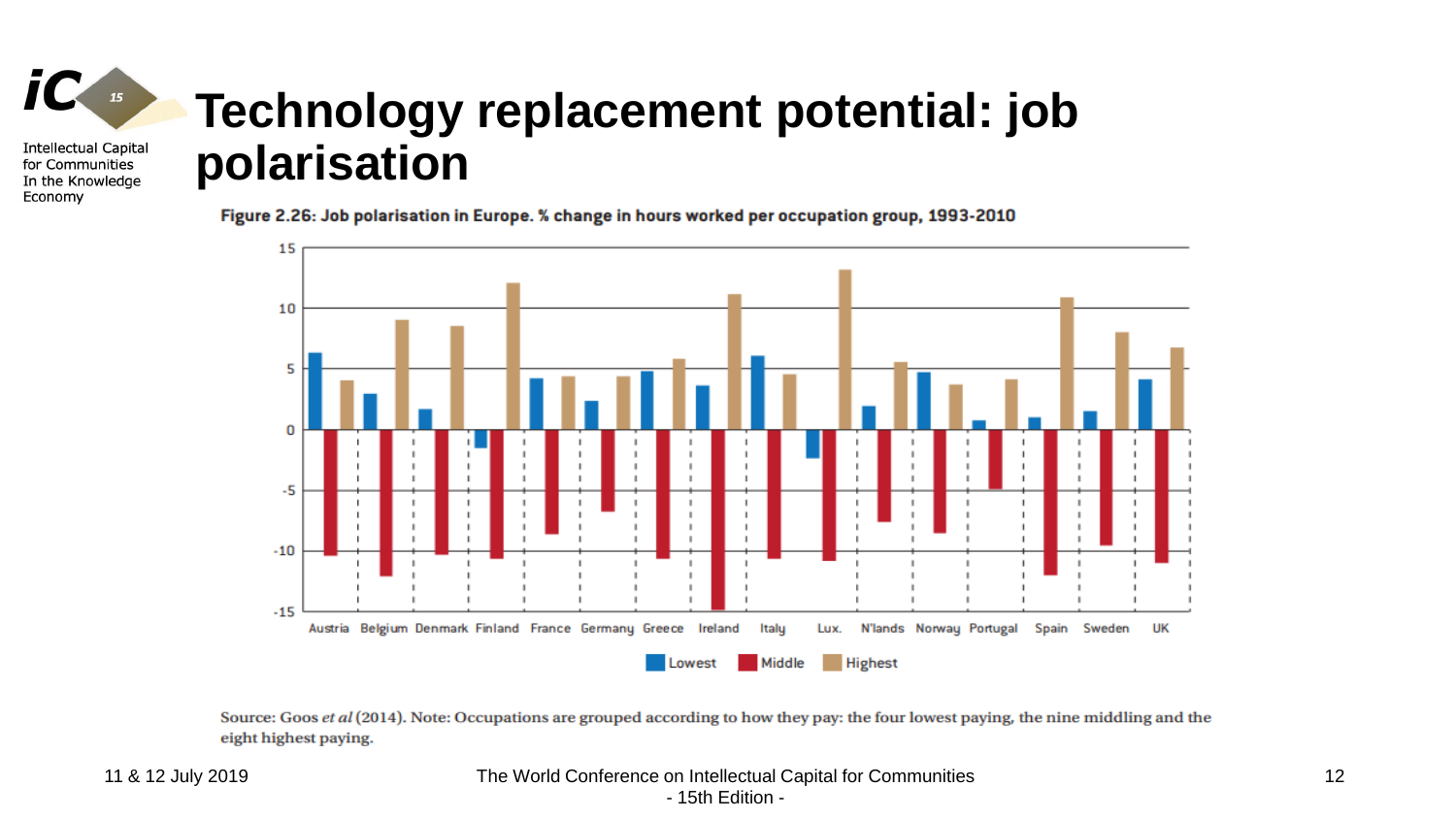# **Technology replacement potential: routine-based technological change**

- Introduction of technology has so far often been connected to how 'routine' tasks are
- Such hypothesis, called 'Routine-biased technological change', predicts middle-skilled workers would be the most disadvantaged
- Empirical studies are supportive of the theory

Intellectual Capital for Communities In the Knowledge

Economy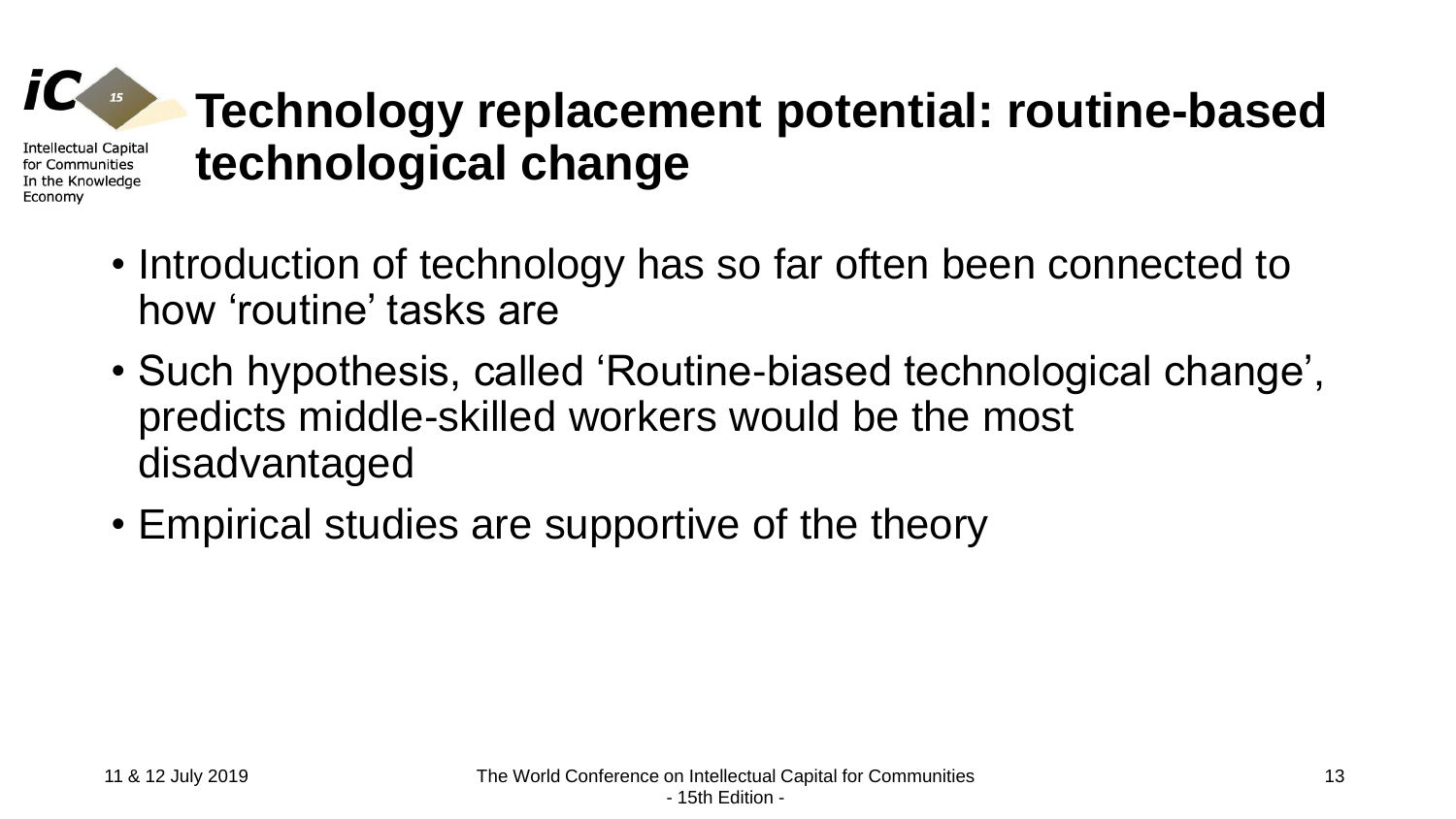

Economy

## **Looking at the future: technology replacement potential**

slope: -1.98, intercept: 1.54



• Country-sectors where the employees 'learn by doing their tasks' (less routine) have been safer from replacement by Industrial Robots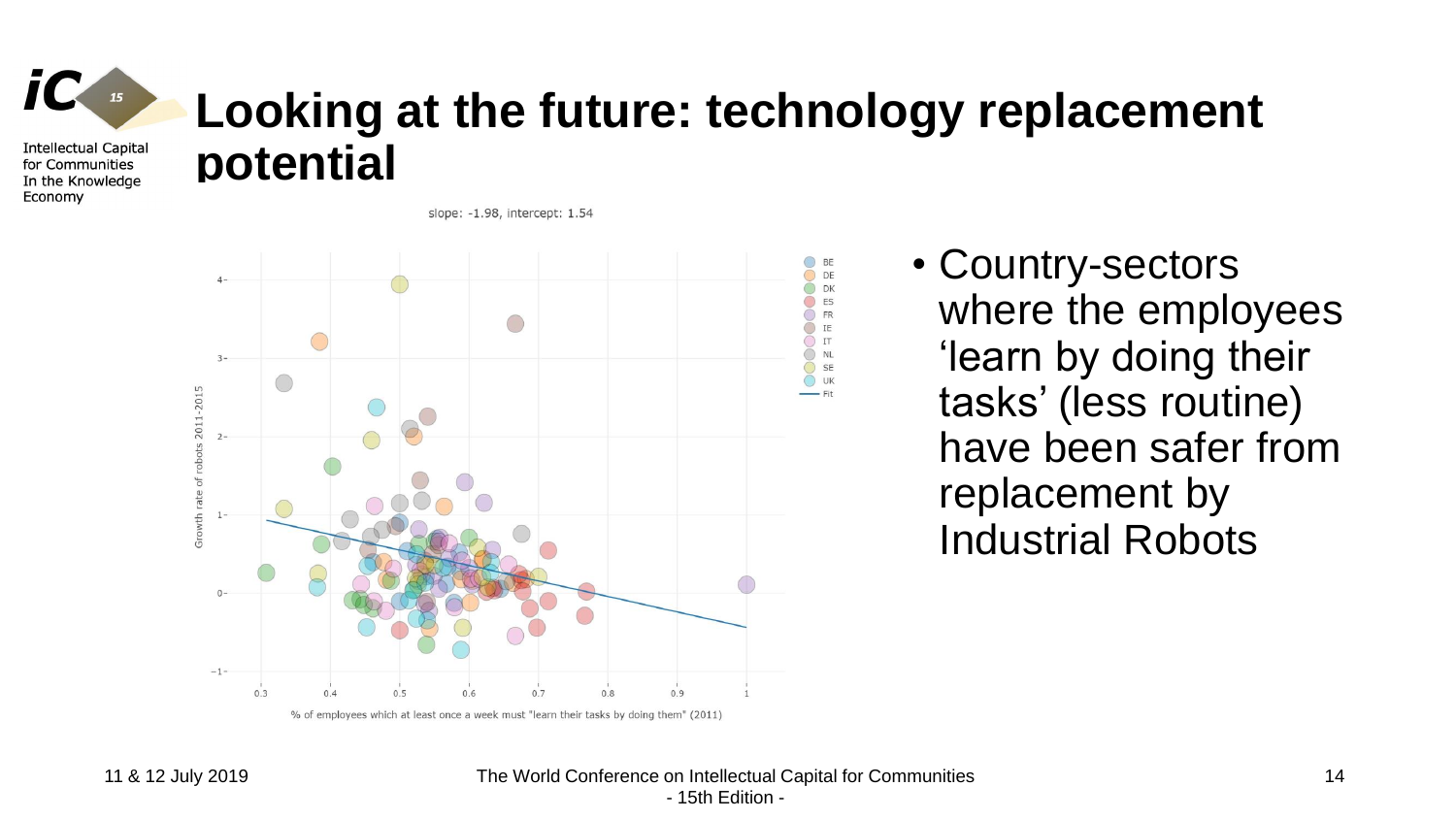## **Looking at the future: technology replacement potential**

- Yet, such professions will not be 'protected' from other technologies
- Machine Learning (ML) can exactly target these professions: by repeating a task (on expanding sets of data) algorithms are able to improve their own performance and 'learn by doing'
- ML, even if seen as a particular category of ICT, might thus be more similar to robots in its impacts than to ICT (task replaceability)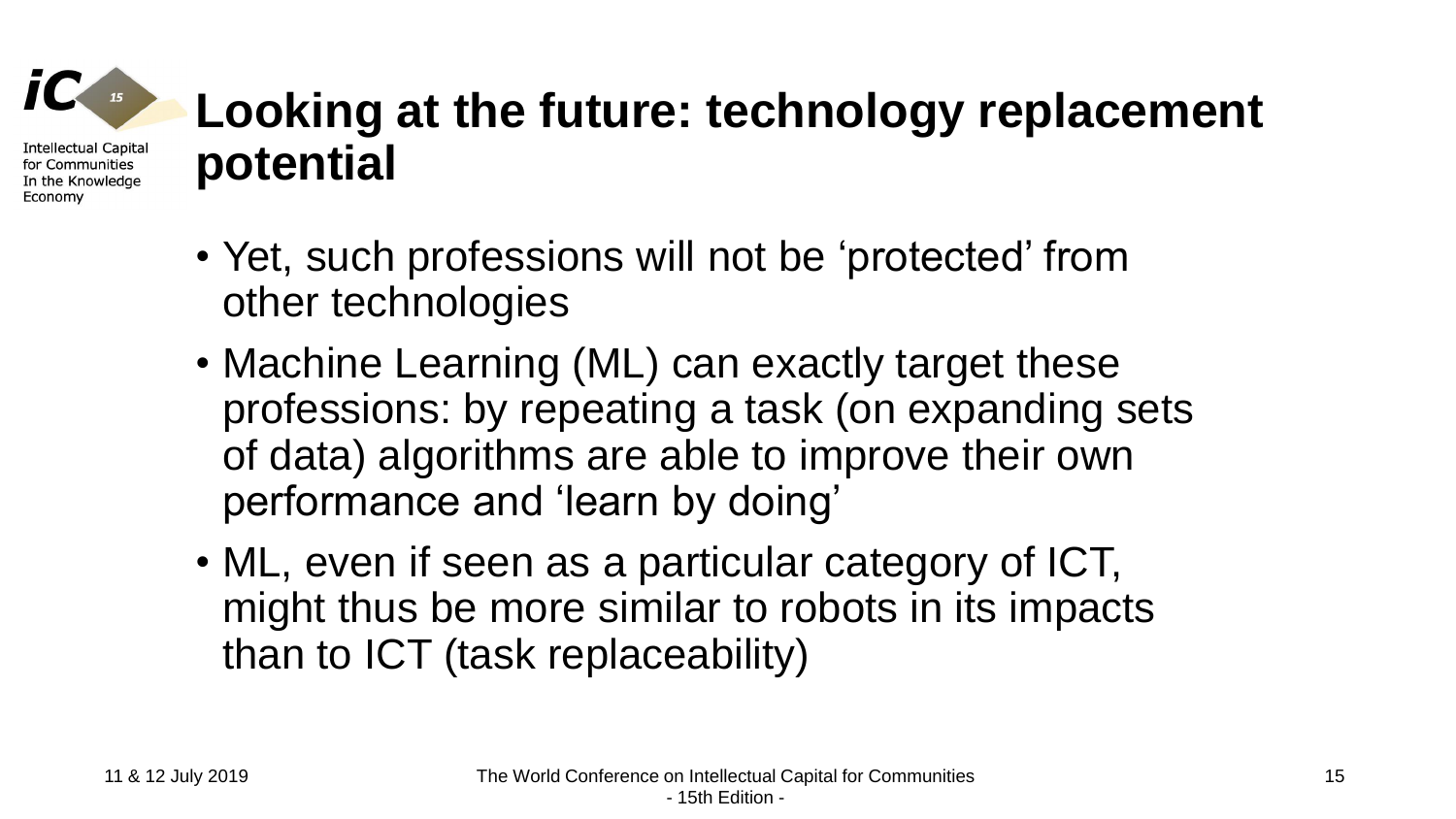### **Looking at the future: technology replacement potential**

• Other characteristics which we have found stave off robot introduction - % of individuals which almost solely do 'non-physical' labor – will likewise not 'protect' against ML

More detailed insights on how:

- Robot introduction affects different groups
- Robot introduction affects income distribution
- Labour market policies and education have 'smoothened' transition to other tasks

### Will allow policy makers to react better to transformative technology to come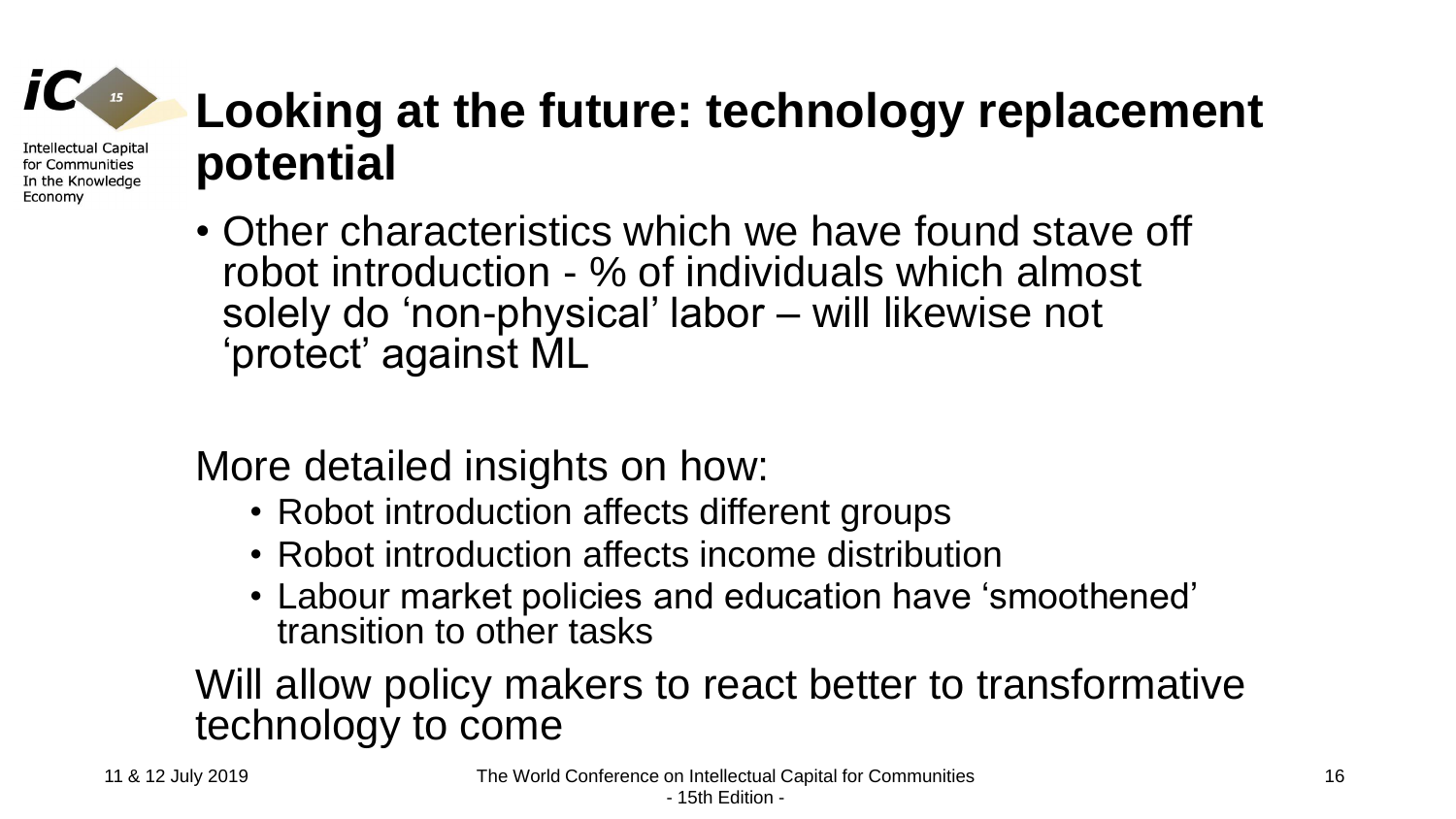

- Equilibrium effects not the most troublesome: concerns about 'robots stealing our jobs' arguably too alarmist
- Productivity effects might ultimately trump replacement
- Yet, even if effects are temporary, transition period will be tougher – and impacts larger - for new, broader reaching technologies, than it has been for industrial robots